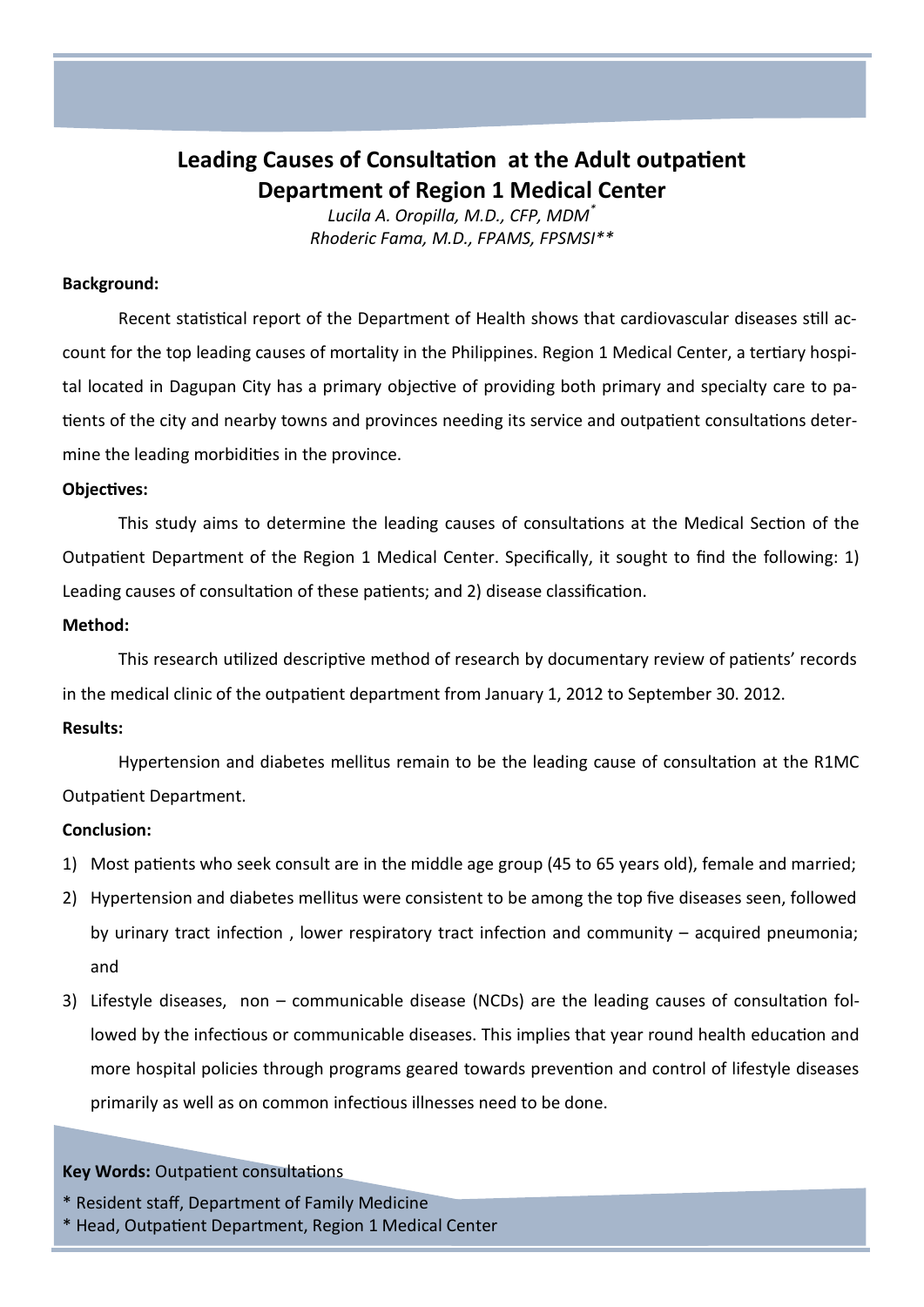# *Introduction*

Region 1 Medical Center is a training and research hospital classified as a tertiary hospital under the DOH. Its main function is to provide primary and tertiary care to inpatients (patients which need to be admitted for thorough evaluation and treatment) as well as the outpatients who seek consult for their health concerns. The Out Patient Department consist of four major sections namely the Medical, Pediatric, Surgery and Obstetrics and Gynecology. This study is focused on the Medical Section of the OPD where at present the Family Medicine resident currently operates.

This study aims to determine the leading causes of consultations at the Medical Section of the Outpatient Department of the Region 1 Medical Center. Specifically, it sought to find the following: 1) Clinical profile of the patients; 2) Leading causes of consultation of these patients; and 3) disease classification.

#### **Method**

This study utilized the descriptive method of research through documentary review of the medical records of patients seen at the Medical Section of OPD from January 1, 2012 to September 30, 2012.

#### **Results**

Hypertension is the leading cause of consultation in the months of February, May, July, August and September 2012. Urinary tract infection is the most common disease seen during the months of January and June 2012, while Diabetes Mellitus is the leading illness during the months of March and April 2012. The composite result is shown on Table 1.

This summary gleaned from table 1 for the study period January to September 2012 showed hypertension with the highest percentage of 8.82%. UTI ranks second leading cause of consultation with 7.41%, followed by DM type 2 occupying the third rank with 6.28%. LRTI with a percentage of 5.61 was the fourth and CAP is the fifth most common disease seen with 4.32%. Other causes of consultation are pulmonary tuberculosis, musculoskeletal disease, ischemic heart disease, upper respiratory tract infection, and cerebrovascular disease.

| <b>RANK</b> | <b>DIAGNOSIS</b>                    | <b>Average Percentage</b> |
|-------------|-------------------------------------|---------------------------|
|             | Hypertension                        | 8.82                      |
|             | <b>Urinary Tract Infection</b>      | 7.14                      |
| 3           | Diabetes Mellitus Type 2            | 6.28                      |
|             | Lower Respiratory Tract Infection** | 5.61                      |
|             | <b>Community Acquired Pneumonia</b> | 4.32                      |
| 6           | <b>Pulmonary Tuberculosis</b>       | 3.51                      |
|             | Musculoskeletal Disease             | 3.44                      |
| -8          | <b>Ischemic Heart Disease</b>       | 2.88                      |
| $\cdot$ 9   | Upper Respiratory Tract Infection   | 2.86                      |
| 10          | Cerebrovascular Disease             | 2.18                      |

**Table 1.Top Ten\* Leading Causes of OPD Consultations at R1MC, Jan-Sept 2012**

\*Lower respiratory tract infections refer to bronchitis, asthma, and others which do not refer to pneumonia and PTB.

\* Complete top 20 causes are available upon request.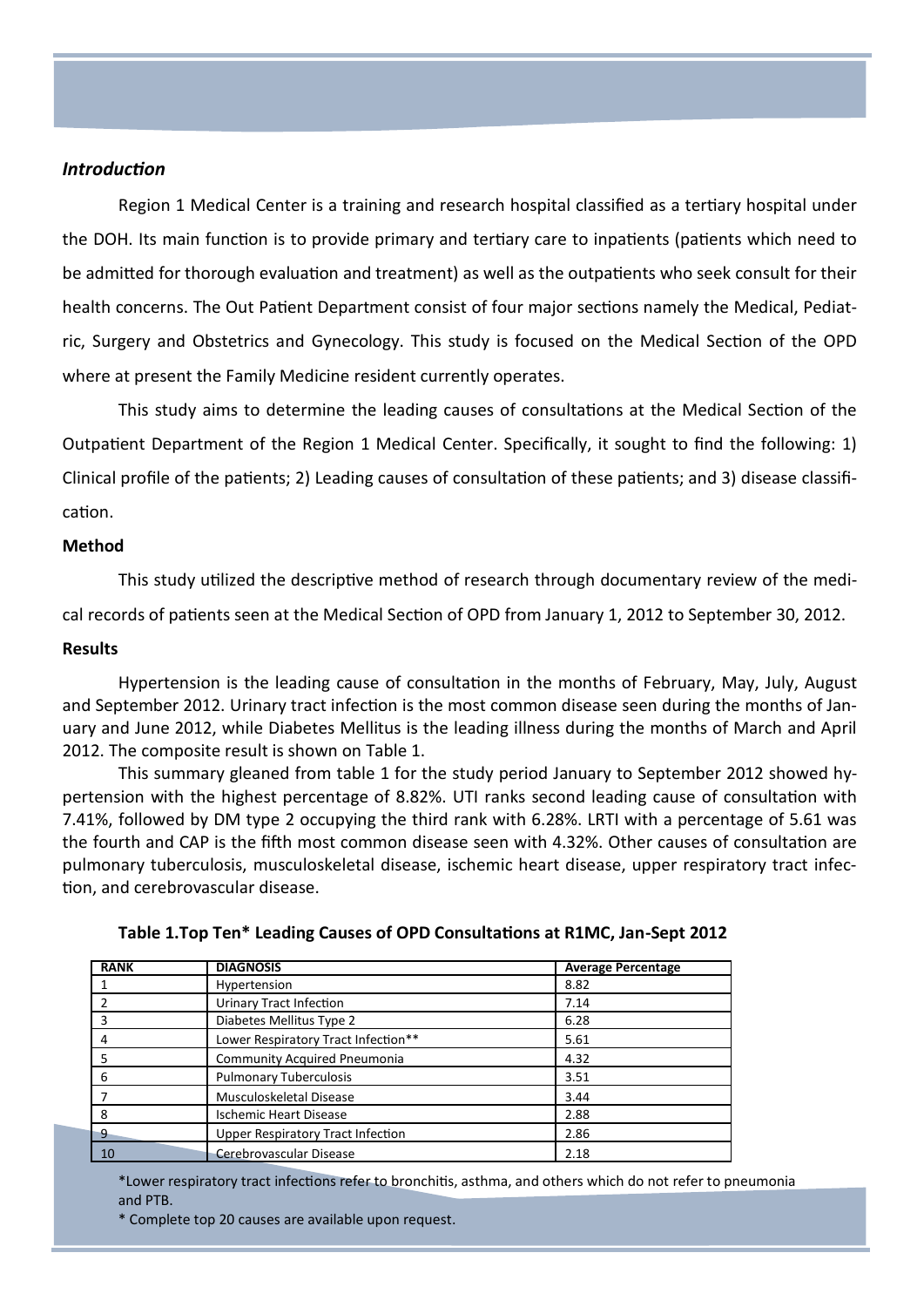#### *Discussion*

There has been a shift in the leading cause of morbidity and mortality in the developing and developed countries in the last decade, from infectious to non – infectious diseases. This has been the result of unhealthy sedentary lifestyle, adopcomputerization age promoting less physical activity.

Hypertension is considered as the biggest World Health Organization, hypertension causes seven million deaths every year while 1.5 billion people suffer due to its complications.  $1$  In the Philippines, 21% or about one out of five Filipino adults 20 years and over is hypertensive. A study conduct- the condition chronically  $^4$ . ed by the Philippine Society of Hypertension found country is increasing. The prevalence of hypertension also increases with age  $2$ .

subjects. Hypertension and stroke occur at a rela- hospitalizations annually  $5$ . tively younger age in Asians and the risk of hypertension increases at lower levels of body mass in- tion are consistent across the globe. The pathogenmellitus and smoking are risk factors for hyperten-women. Eighty to ninety percent is caused by Eschsion in most of the countries of Asia. In developed erichia Coli,

countries like Australia, New Zealand, and Japan, lower social class is a risk factor for hypertension  $3$ .

tion of the western culture, and the full blown incidence and prevalence of urinary tract infection risk factor for deaths worldwide. According to py. Additionally, the short time that women spend Urinary tract infection is the most common non-intestinal infection worldwide. It is the second most common infectious disease in women after gastrointestinal disorders. In the developed world, would be similar owing to the relatively short duration of illness experienced by women with ready access to healthcare services and antibiotic theraafflicted with urinary tract infection means that, in the developed world, there is little to no difference between the incidence of urinary tract infection and its prevalence as very few patients live with

out that the prevalence of hypertension in the might expect a high prevalence of this condition if A study in India noted that in developing as in the study done in Panama where women aged countries such as India, China, Philippines, Thailand, 18 to 45 years met the criteria for UTI and regarded Sri Lanka, Iran, Pakistan and Nepal, the prevalence UTI as a significant cause of morbidity in the region. of hypertension has rapidly increased. In rural pop-  $4$  ln the United States, urinary tract infection aculations, the prevalence is 2–3x lower than in urban count for 8.3 million outpatients visits and 1 million In the low or middle income country, one the lack of treatment results in women living with urinary tract infection over long periods of time –

dex of 23-25 kg./m<sup>2</sup>. Overweight, sedentary behav- esis of involves ascending infection with coliform ior, alcohol, higher social class, salt intake, diabetes bacteria colonizing the perineum in susceptible The pathogens causing urinary tract infec-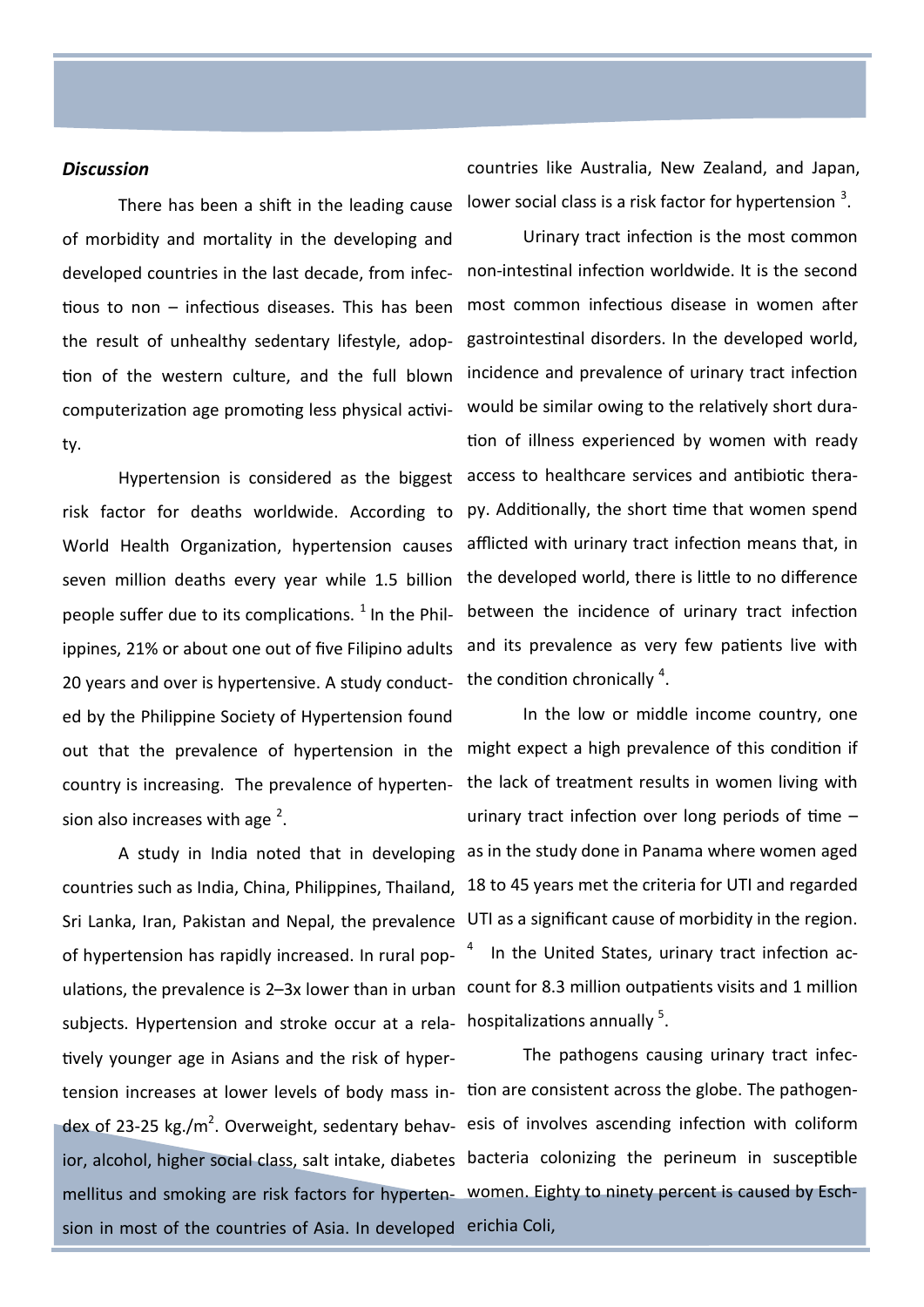5 to 10% by Staphylococcus Saphrophyticus with against household budget $^{10}$ . the remainder caused by Proteus and other gram negative rods <sup>6</sup>. . Typical symptoms associated with problem faced by doctors is not the disease pro-UTI include the triad of dysuria (painful urination), cess itself. Some people with high blood sugar feel urgency (the enhanced desire to void the bladder) fine. It is hard to treat a disease that is asymptoand frequency (increased frequency of urination. matic since most people do not want to take a pill While not thought to cause mortality, UTI has the for something that they d not feel bad about  $^{11}$ . potential for serious and life – threatening sequelae if left untreated or undertreated. <sup>7</sup> The inappro- major cause of morbidity and mortality in developpriate vaginal douching has been implicated in re-ing as well as in developed countries. ARI is an incurrent UTIs among females.

secretion, insulin action or both. The world preva-less than 30 days duration. lence of diabetes among adults aged 20 t0 79 years  $2030^{8}$ .

countries in the world in terms of prevalence of of basic health services, lack of awareness, and othdiabetes. About 4.1% of Filipinos have diabetes. At er associated factors like overcrowding, low socio the current estimate of the population, this means economic status, absence of cross ventilation, in-2.5 million Filipinos are with diabetes, with perhaps door air pollution are responsible factors  $^{12}$ . an equal number which remain undiagnosed <sup>9</sup>. In In industrialized countries such as the US, pneumothe Philippines as in other low and middle income nia remains a significant problem with 500,000 countries, diabetes is becoming a major public hospital admissions annually, ranking as the sixth health issue. Availability and affordability of care leading cause of mortality. Pneumonia continues to and medicines are crucial to control diabetes. be a leading cause of morbidity and mortality in Many patients took intermittent medication based the Philippines. According to the Department of on their own judgment, and selected pieces of Health – Philippine Health Statistics Yearbook medical advice, subjectively weighing symptoms (1989) from 1984 to 1989, pneumonia was the

In a case study done in Pangasinan, a major

Diabetes mellitus is a metabolic disorder of ed structures including paranasal sinuses, middle multiple etiology, resulting from defects in insulin ear and pleural cavity. ARI includes all infection of Acute Respiratory Tract Infection (ARI) is a fection of any part of respiratory tract or any relat-

is 6.4%, affecting 285 million adults in 2010, and in India. It was higher in low social class (26.56%), will increase to 7.7%, and 439 million adults by illiterate patients (24.4%), overcrowded houses The World Health Organization (WHO) esti- areas (17.2%) as compare to rural areas (26.8%). In mates the Philippines to be among the top 10 rural area, it is more because of lack of availability The prevalence of ARI was found to be 22% (28.5%). The prevalence of ARI was lower in urban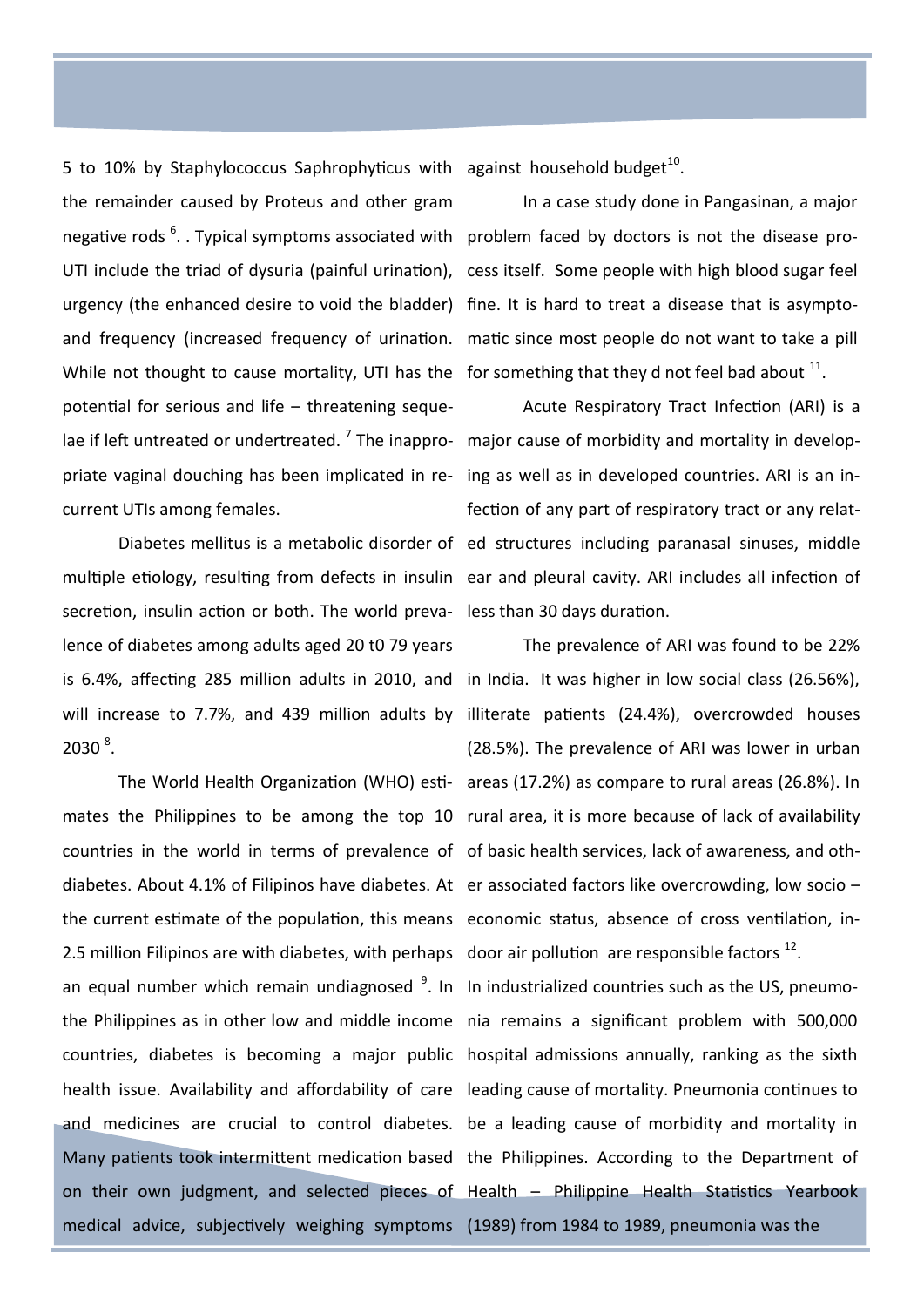cause of mortality in all age group. <sup>13</sup>

The most common predisposing factor for gram negative bacillary pneumonia were chronic **Recommendations** obstructive pulmonary disease (COPD), smoking and the use of steroids. Both streptococcus pneu-1. Patient Education related to the most common monia and H. Influenzae, the two most predominant microorganisms, were sensitive to Cotrimoxazole, an inexpensive first line antibiotic.<sup>14</sup> Conclusion

In developed and developing countries 2. which include the Philippines, the prevalence of non – communicable diseases as well as lifestyle diseases has skyrocketed in the last two decades. Hypertension and diabetes mellitus are two of the non – infectious diseases which the study has proven to be included in the top three leading cause of consultation at the R1MC- OPD and most possibly due to higher reportage and identification, higher consultation among patients, and increasing impact to changes in social activities including food choice and physical activity. They replaced the infectious diseases as the leading cause of morbidity in the past decades. This is probably attributed to advancement in global research for the discovery and production of antimicrobial agents as well as successful vaccination strategies. The implication to hospital management is the procurement of the right drugs for the management of these cases. For the Family and Internal Medicine department, there should be an increased health education ac- Email: <u>[oropillalucille@yahoo.com](mailto:oropillalucille@yahoo.com)</u> tivity in the hospital OPD (lectures), and family edu-

number four cause of morbidity and number one cation for those covered by the hospital training programs.

It is recommended that:

- morbidities must be done in the OPD as patients are waiting for their turn during the consultation either through personal lectures, video presentation or other educational strategies
- Routine Urinalysis may be included even for asymptomatics, because of its high prevalence though cost economics analysis need to be studied
- Regular Screening for diabetes, weight analysis (BMI), other risk factors including lipid profile, family history of illnesses must be done especially for the high risk patients in the OPD barring financial constraints.
- 4. Create Advocacy On adult Immunization against Flu and Pneumonia in particular among the Elderly and the high risk.
- 5. Program hospital procurement of medications must be guided with the most common morbidities seen in the hospital to prevent an oversupply of medications n the hospital pharmacy.

#### Corresponding author:

**Dr. Lucila Oropilla,** Department of Family Medicine, and Outpatient Department, Region 1Medical Center, Dagupan city, Pangasinan CP +639322646779